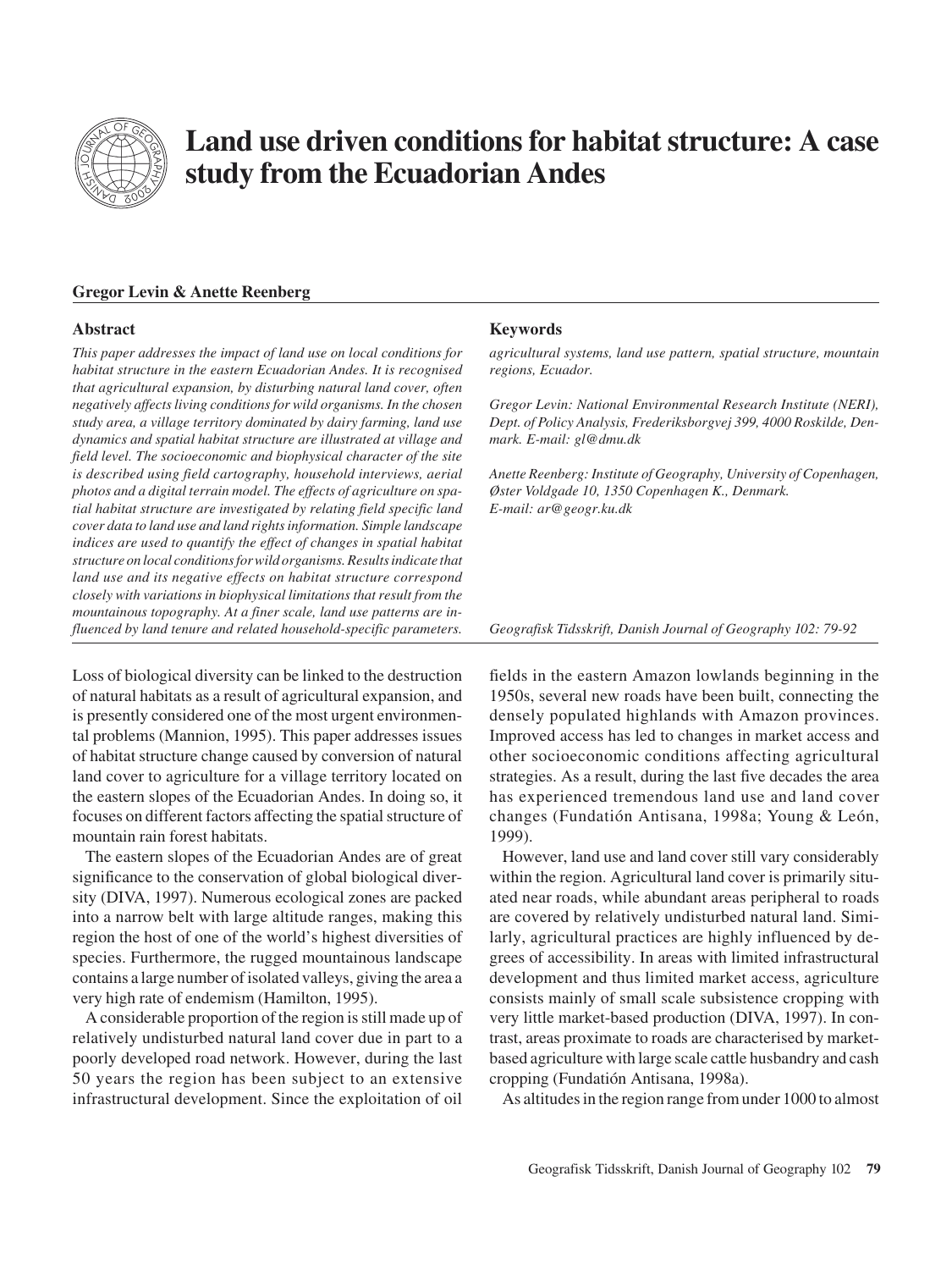6000 metres, biophysical conditions for agricultural production are highly varying. Above approximately 3500 metres, low temperatures and high humidity restrict cropping to small scale production of a few tubers, roots and vegetables. Agriculture at these altitudes concentrates mainly on cattle husbandry, in particular dairy production. At lower altitudes more moderate temperatures allow large scale cropping of cereals, vegetables and even fruits. Lower altitudes are also characterised by large scale cattle husbandry, focusing on meat production (DIVA, 1997; Fundatión Antisana, 1998b).

The Papallacta village territory, the subject of this study, is located at altitudes ranging from approximately 3000 to 5000 metres. Since the early 1970s the village has been crossed by a paved road leading from the densely populated highlands to the eastern Amazon provinces. The main agricultural markets of the highlands are therefore easily accessible. Favourable market access together with biophysical conditions – steep slopes and a cold and wet climate – have encouraged local farmers to focus on market-based dairy production. From 1956 to 2000 the total pasture area in the village territory expanded by approximately 150 hectares, or more than 50 %. This notable agricultural expansion occurred mainly at the expense of natural land cover and profoundly affected spatial structure of mountain rain forest habitats.

Papallacta represents a model case of land use dynamics and spatial habitat structure on the eastern Andean slopes in Ecuador under conditions of easy market access. In this perspective the paper investigates the land use and land cover dynamics characterising the village territory. Furthermore it analyses how land use influences the patterns and spatial structure of natural habitats.

# **Theoretical background**

Loss of species diversity through the destruction of natural habitats can be analysed by landscape ecological approaches that describe the spatial dynamics of species richness (Farina, 1998). Beginning with MacArthur and Wilson's island biogeography theory (MacArthur & Wilson, 1967) and Levins' metapopulation theory (Levins, 1970), recent research has traced the relationship between biodiversity and the spatial structure of habitats, especially at the local level (Kerr & Packer, 1997; Fournier & Loreau, 2001).

The influence of habitat structure is species-specific and depends among other factors on the respective species' demands on spatial structure, area and quality of habitat. The precise effect of spatial habitat structure on overall biodiversity is therefore not thoroughly understood. However, there is general agreement that through its effects on animal movement and seed dispersal, spatial habitat structure profoundly influences the living conditions of wild organisms and thereby species richness, especially at smaller spatial scales (Jongman, 2000). Atauri & Lucio (2001) investigated the role of different factors in distribution of species richness in a Mediterranean landscape and argue that spatial habitat structure and land cover heterogeneity provide the best explanation for species richness at local scale. Furthermore, they argue that conversion of natural habitats into agricultural land can influence spatial habitat structure and thereby profoundly affect species richness.

In cases where agricultural land does not expand gradually along one single frontier but in a more random way, an irregular pattern of agricultural land surrounding or cutting into natural land cover results. Natural habitats will be fragmented and isolated as patches and corridors imbedded in a matrix of agricultural land. As fragmentation continues, ecological linkages are broken, natural habitats are increasingly located close to agricultural lands and distant from each other. It is widely recognised that these structural changes negatively affect living conditions for wild organisms (Carrol, 1990).

While many studies have investigated the influence of habitat structure on other ecological phenomena and processes, relatively little research has tried to explain the spatial habitat structure and processes of habitat fragmentation themselves (Pan et al., 2001). Furthermore, most studies have focused on relating habitat pattern to biophysical conditions. However, in agricultural landscapes natural habitats usually border on agricultural land cover, and spatial habitat structure is thus primarily determined by the pattern and dynamics of agricultural land use. Biophysical properties only indirectly affect habitat structure through their influence on land use decision making.

Therefore, in agricultural landscapes the spatial structure of natural habitats must be seen in relation to local land use dynamics and their driving forces. A profound understanding of land use requires the investigation of a wide set of socioeconomic, biophysical and location factors that in combination influence agricultural practices. (Reenberg, 1996; Pichón, 1996).

Biophysical properties are the basic conditions for agriculture. Several studies show that factors including topography, climate, water availability and soil properties determine and often constrain specific agricultural land uses.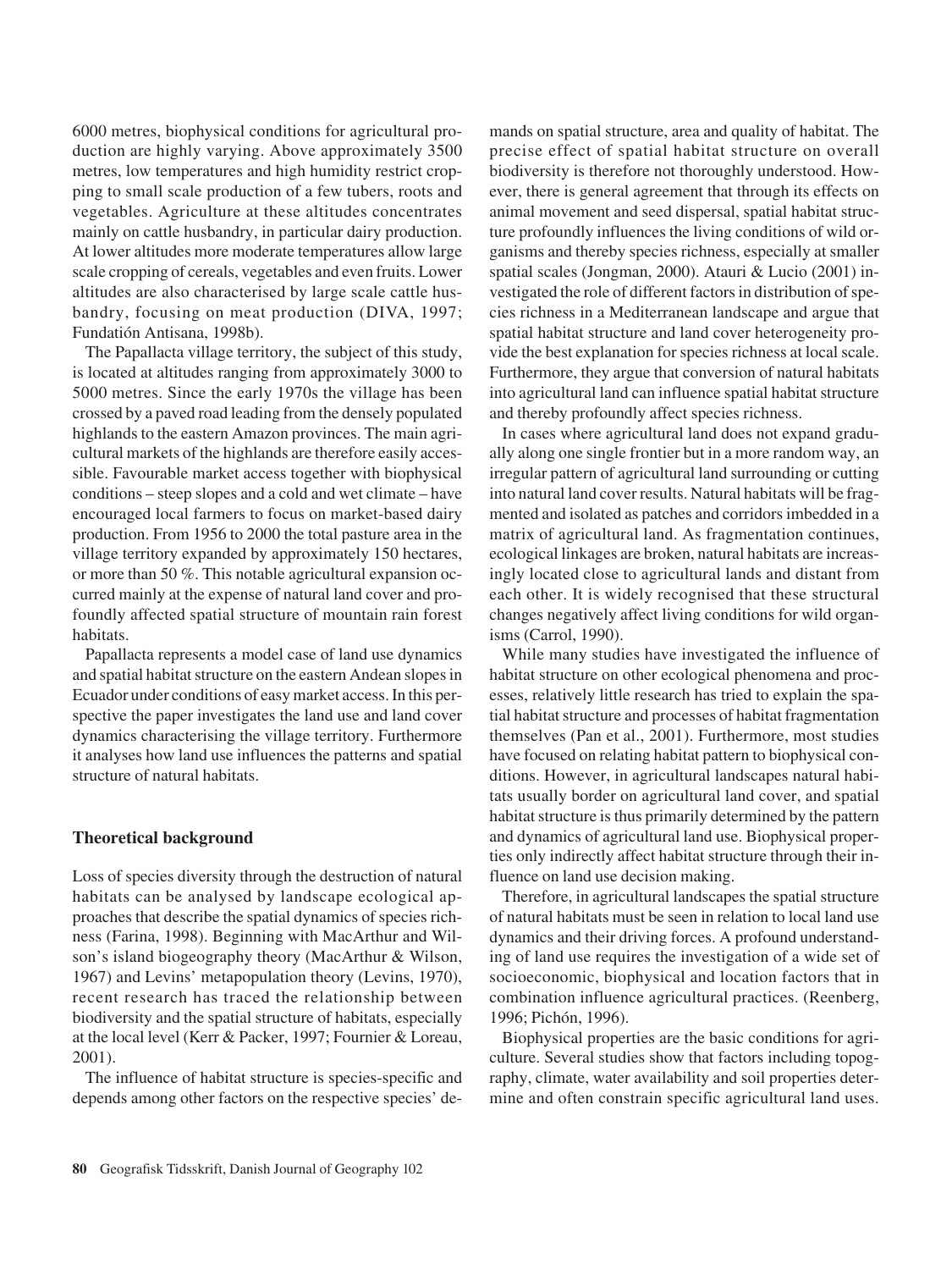Veldkamp & Fresco (1997) and De Koning et al. (1998) show that climatic properties provide the best explanation for large scale land use and land cover variations in Costa Rica and Ecuador, whereas Place and Otsuka (2001) and Tachibana et al. (2001) underline the impact of both altitude and slopes for case studies in Vietnam and Thailand, respectively.

Physical access or distance, including access to markets (Dicken & Lloyd, 1990), access and travel distance to land resources (Christiansen, 1976; Rudel, 1993) and distance to labour markets (Liu, 2000), highly influence land use decisions.

Land tenureship and controlling land use rights also influence land use (Netting, 1993). A case study from the Ecuadorian highland shows e.g. that the majority of agricultural land is owned by large haciendas while indigenous, small scale farming is mostly restricted to small marginal plots. Due to a surplus of land on haciendas agriculture here is characterised by rather extensive cattle husbandry; while indigenous households must adopt intensive cultivation in order to meet their needs from a limited land base (Knapp, 1991).

Together with biophysical conditions and access to land, labour availability forms a main determinant for agricultural land use (Netting, 1993; Bolwig & Paarup-Laursen, 1999; Snyder, 1996). However, access to land and labour can themselves be affected by a range of other factors (Pichón, 1996). Local factors like access to capital, available technology and market access – as well as also more exogenous forces like politics or international markets – can all influence land use decision making and must not be overlooked in the analysis of land use and land cover dynamics and their effect on spatial habitat structure.

# **Materials and methods**

#### *The setting*

The Papallacta study site covers roughly 65 square kilometres, located in the Quijos Valley on the eastern slopes of the eastern Andean Cordillera, about 50 km east of the national capital Quito (Figure 1). The parish is part of the canton of Quijos located at the western fringe of the Napo Province. The population includes descendants of original Indian inhabitants and Spanish migrants. In 1997 a total of 647 persons lived in the parish.

The mean annual temperature lies around 10 degrees Celsius and yearly precipitation rates are about 1.500 mm. Due to only little seasonal variation, the climate is 'prehumid'



*Figure 1: The location of the study area. Top: The national setting. Middle: The regional setting (the white line indicates the road between Quito and the Amazon lowlands). Bottom: The study area.*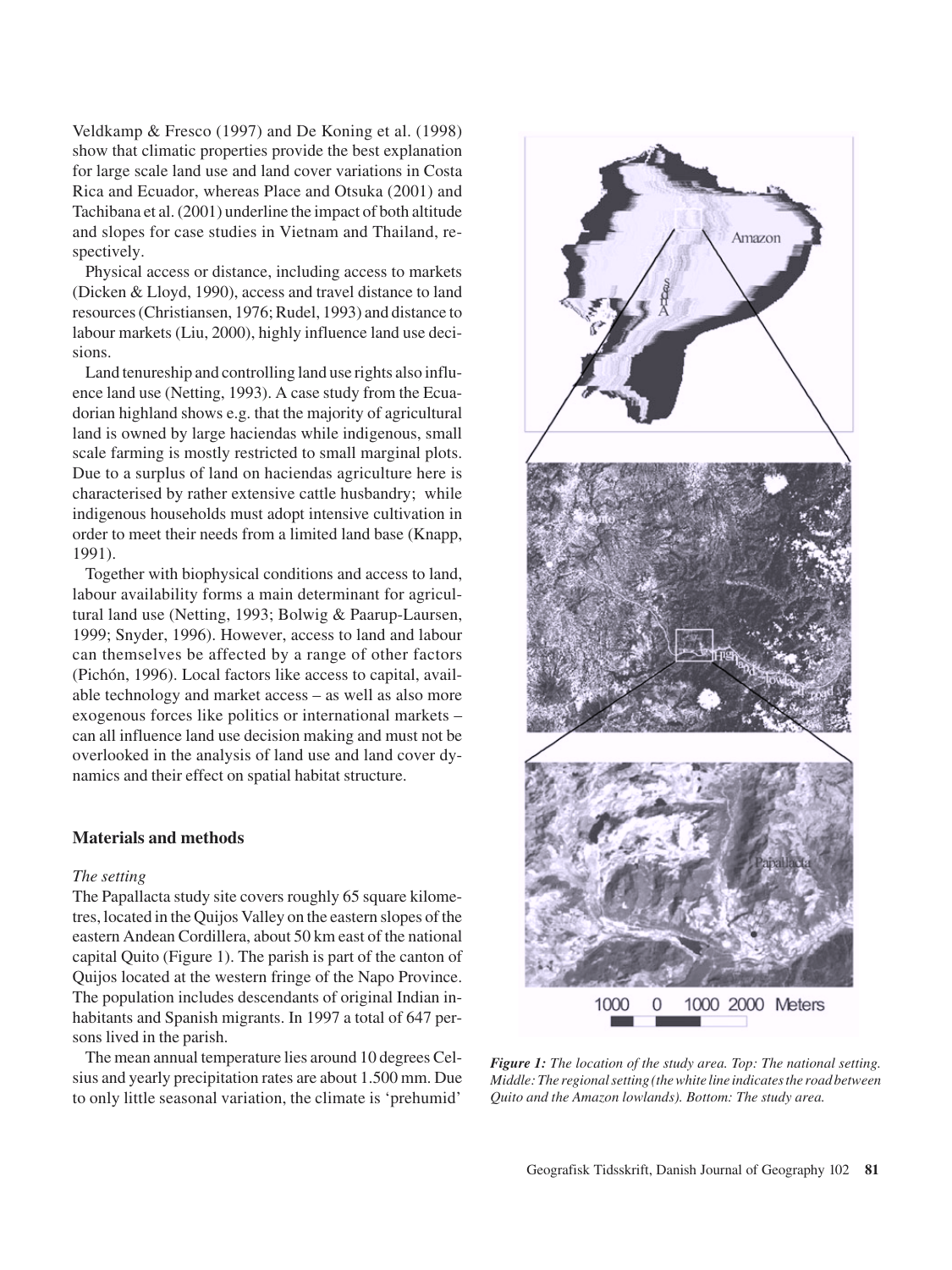with a relative humidity of over 90 % all of the year (DIVA, 1997; Fundatión Antisana, 1998b). The topography is characterised by a mountainous landscape where less than 20 % of the whole study area has slope gradients below 10 degrees. The dominant land cover is natural or seminatural vegetation characterised by subalpine páramo above and montane wet forest below an altitude of approximately 4000 metres. With over 150 species of vascular plants and almost 500 animal species not including insects, species diversity in the area is extremely high (Fundatión Antisana, 1998b).

Agricultural land use is mainly found in the valley bottoms and on the valley slopes. Cropping is very limited and mostly found in small gardens and fields close to the village, where tubers and vegetables are cultivated for subsistence needs; the main agricultural activity is cattle husbandry with focus on market-based dairy production. The spatial organisation of cattle husbandry is highly linked to the area's topography. As illustrated in the simplified example in Figure 2, pastures are found mainly on the valley floor and on the gently to moderately sloping valley sides. Dairy cattle, which are milked at least daily, usually graze on pastures close to the village. Pastures located at greater distances are grazed by non-dairy cattle requiring less frequent care. Additionally, large tracks of páramo land are periodically grazed by non-dairy cattle, particularly calves and young bulls. Technology is simple with most agricultural



tasks executed by hand or with the help of simple tools like machetes and digging sticks.

Besides agriculture a wide number of other economic activities and enterprises can be found, the result of easy accessibility to and from Quito. A large water works administered by The Quito Water Board, a hydroelectric power plant, a maintenance station for the national oil company, two dairies and a trout farm, as well as a growing tourist sector revolving around local hot springs – all these provide job opportunities outside agriculture. Easy access to off-farm employment results in a local economy that to a large degree is based on activities outside agriculture.

## *Land use characterisation*

The present study focuses on how land use dynamics impact spatial habitat structure. A major methodological challenge is linked to the fact that different aspects and determinants of agricultural land use require analysis at several spatial levels. While land use decisions are usually made at local scale, factors affecting land use can be active or most discernible at other scales (Cocklin et al., 1997; Reenberg, 1996). Consequently, a profound investigation of land use pattern and dynamics must be performed within a multiscale conceptual framework. Therefore, data collection was carried out at regional, village, household and field level.

Household specific information on socioeconomic parameters and land use was obtained from a survey carried out from May to October 2000. In a pilot phase, baseline information about the area's biophysical and socioeconomic aspects as well as information concerning the land use system was collected. Based on this information, an in-depth analysis of land use decision making was carried out. The analysis covered the whole study area since all 28 village households that are active in cattle husbandry and own or access land in the village territory (less than 1/3 of the total population) were visited. Furthermore, all pastures (117) used by the 28 households were included in the study.

Quantitative and qualitative data on socioeconomic issues and land use practices were gathered by questionnaire survey, formal and informal interviews and field observations. GPS measurements in the field were combined with visual interpretation of aerial photos and a satellite image to geo-reference household and field-specific information obtained from questionnaires.

# *Land use mapping from field measurements, aerial photos and satellite image*

*Figure 2: Spatial distribution of cattle husbandry.* Detailed statistical or cartographic information on land use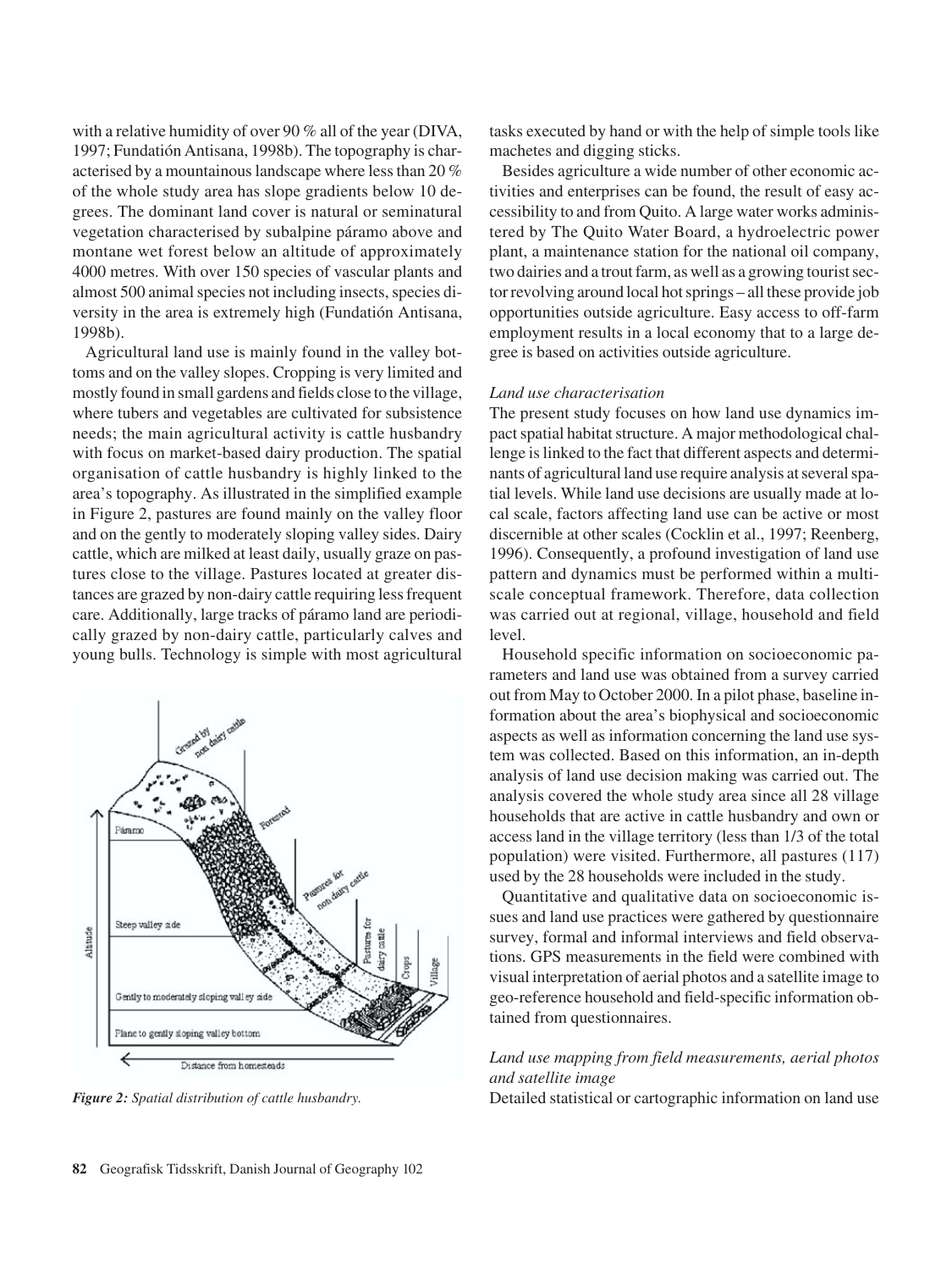and land cover, including spatial distribution and spatiotemporal dynamics, is not readily available for the Papallacta area. A combination of field cartography and interpretation of aerial photos has therefore been applied in the present study.

Aerial photos from the years 1956, 1965, 1977 and 1994 and a Landsat 7 satellite image from 2000 provide the material used to monitor land use and land cover pattern and dynamics. The photos were scanned into digital format (1200 dots per inch) and geometrically rectified to UTM coordinates using corresponding landscape features in the panchromatic channel of the Landsat 7 image. All image processing was performed in the CHIPS software package (Copenhagen Image Processing System).

Land cover mapping on the basis of the rectified photos was carried out with ArcView GIS software. For the entire study area 8 land cover classes (Table 1) were mapped through visual interpretation of the photos supported by ground 'truthing' in the field. The accuracy of the final land use maps is influenced by the quality and scale of the aerial photos, errors in visual interpretation as well as inaccuracies in the geometrical rectification process. It is thus difficult to quantify the spatial accuracy of the resulting land cover maps. However, as the 8 land cover classes are relatively easy to distinguish and the error associated with geometric rectification did not exceed 5 metres, the final land use maps should form a reliable basis for further examination.

The mapping of individual pasture fields was done in collaboration with local farmers by identifying single pastures on the 1994 photo and with the help of GPS measurements. Furthermore, access rights to all lands suitable for agricultural production were registered on the 1994 photo with the help of key informants, GPS and compass measurements.

A slope map of the whole study area was elaborated on basis of a digital terrain model. Additionally, small scale topographical features like gorges, ravines and cliff faces that are normally obscured by the rather coarse spatial scale of the terrain model were digitised with the help of field

*Table 1: Land cover classes digitised on basis of aerial photos.*

| forest                                                                                                   |
|----------------------------------------------------------------------------------------------------------|
| páramo (high altitude grassland)                                                                         |
| agricultural land (pastures and crops)<br>urban uses (housing, institutions and industry)<br>eroded land |
| roads                                                                                                    |
| stone avalanche from former volcanic activity                                                            |
| rivers and lakes                                                                                         |

measurements and interpretation of the 1994 photo.

Detailed registration of access rights together with the collected socioeconomic and biophysical data enables a direct reference between the parameters that characterise the decision units (household scale) and descriptors of the land use pattern (field scale) (Reenberg & Fog, 1995).

#### **Description of habitat structure**

Over recent decades a number of methods have been developed to describe landscape pattern (Turner & Ruscher, 1988; Brandt & Holmes, 1995; Hulshoff, 1995; Gustafson, 1998). The elaborated spatial indicators vary considerably respective to the study purpose and the quality and type of underlying spatial data. Still, the common strain of these methods is that they are based on size, number and arrangement of landscape elements.

For the current study three simple measures of spatial habitat structure were calculated as indicators for biodiversity:

- area and percentage of natural land cover;
- number and size of isolated patches of natural land cover; and
- adjacency to agricultural land cover.

Due to limited information on different habitat types and in order to facilitate data handling, two basic land cover classes were used in the analysis: Natural land including mountain rainforest and páramo areas; and agricultural land cover (Figure 3). To minimise inaccuracies, patches smaller than 0.2 hectares were excluded from the study.



*Figure 3: Land cover map for calculation of landscape metrics. (Source: Visual interpretation of aerial photo of 1994)*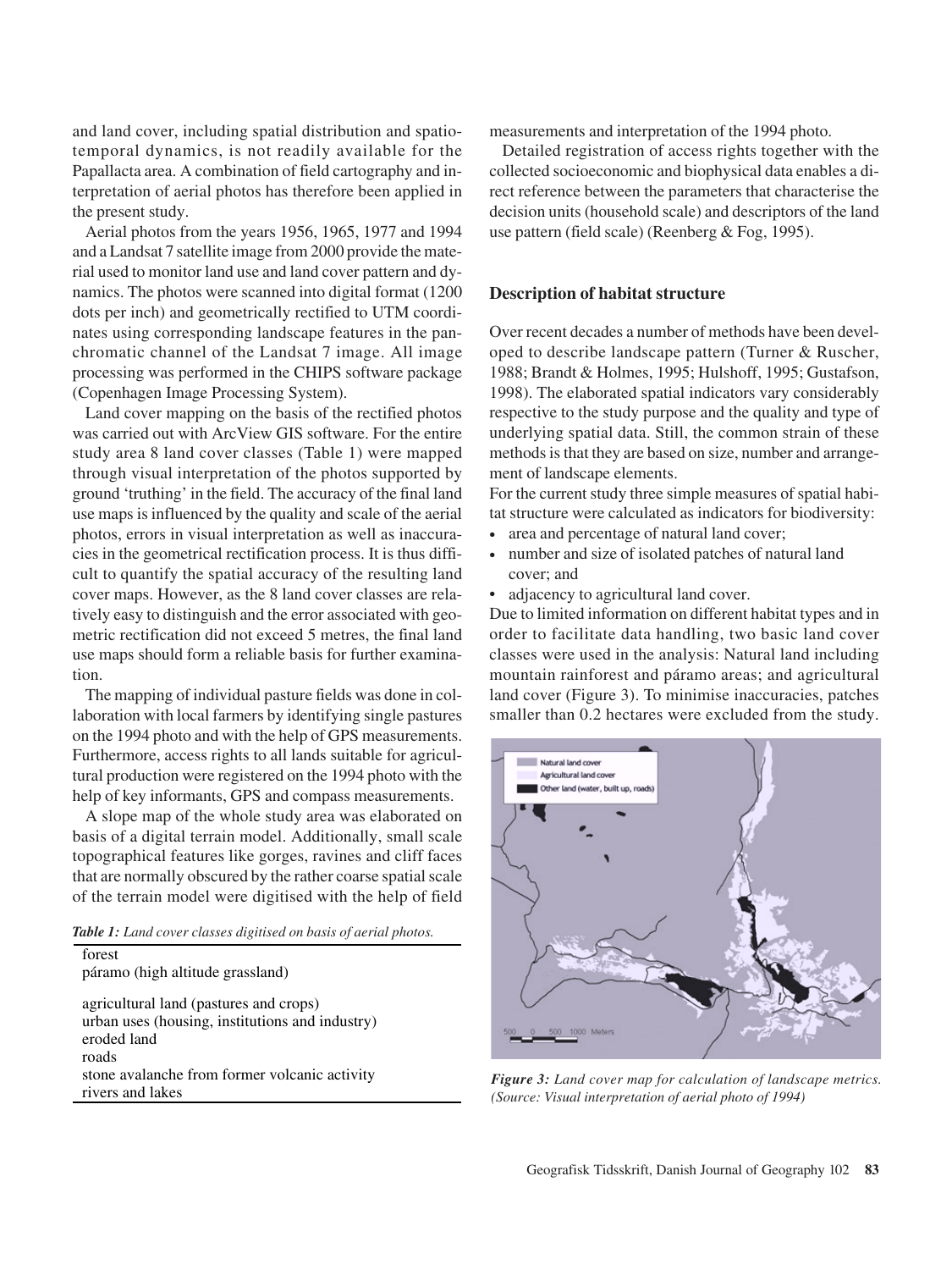Adjacency to agricultural land cover was calculated as the percentage of all natural land that is located within a distance of 20 metres from agricultural land cover. All data handling was performed with ArcView GIS software.

# **Results**

### *Farming strategies*

The village survey pointed to a number of key factors determining the priority given to cattle husbandry with a focus on market-oriented dairy production. This must be seen in the light of biophysical / environmental constraining most cropping. The wet and cold climate is unfavourable for most crops (except legumes, roots and tubers). Furthermore, the scarcity and fragmentation of non-sloping land hamper the use of labour-saving technology and hence constrain opportunities for large scale cropping. Biophysical conditions do not in the same way constrain dairy husbandry. Cattle can graze on even very steep slopes. Furthermore, due to the cold and wet climate, pastures have a high nutrient content resulting in a high fat percentage of local milk (Fundatión Antisana 1998b).

Additionally, a well-developed road infrastructure results in easy market access and forms an incentive for market-based dairy production, as dairy husbandry highly depends on the rapid transfer of the product to consumers.

Labour constraints also impact land use options, since a large part of the local population are active as migrant workers or involved in extra-agricultural employment in the villages. This encourages local households to focus on less labour intensive dairy husbandry, rather than cropping.

As an illustration of the dominance of dairy husbandry, pastures for cattle grazing occupy close to 99 % of all agricultural land. Still, almost 90 % of the whole study area is made up of natural or near natural land cover, primarily mountain rainforest and páramo land. Only in the valley bottom can agricultural lands be characterised by large continuous areas of pasture.

#### *Spatial expansion of agricultural land*

To investigate how land use affects the spatial structure of natural habitats, land use maps were elaborated on basis of aerial photos. This permits a precise monitoring of land cover changes in the Papallacta area from 1956 to 2000. While only part of the village territory can be included in this analysis, as its spatial extent is determined by the area covered by the smallest photograph, results should be valid for the whole study area.

The most pronounced change in land cover is the expansion of agricultural land (Figure 4). Over 45 years, agricultural land cover rose from under 270 hectares in 1956 to over 400 hectares in 2000, a total increase of over 50 % or roughly 1 % per year (Table 2). Agricultural expansion mainly occurred at the expense of forested land that over the same period experienced a decline of 12 % from over 1550 to less than 1400 hectares, or a yearly deforestation rate of about 0.3 %. The only decline in agricultural land cover took place between 1994 and 2000, where large tracts of communal land were converted from pastures into urban uses.

## *Topographical constraints*

As agriculture expanded a growing part of agricultural land became located on steeper slopes (Figure 5). Nevertheless, over the whole period agricultural land found at slopes over 40 degrees is negligible, never exceeding 2 %. This fact points to an upper limit for acceptance of slope degrees.

Topographical constraints on agricultural land use become even more evident when relating pattern of pasture land to small scale topographical features like cliff faces, gorges and ravines. As Figure 6 illustrates, small scale topo-

|                  | 1956 |      | 1965 |      | 1977                |      | 1994 |      | 2000      |          |
|------------------|------|------|------|------|---------------------|------|------|------|-----------|----------|
| land cover class | ha   | $\%$ | ha   | $\%$ | ha                  | $\%$ | ha   | $\%$ | ha        | $\%$     |
| forest           | 1578 | 67,0 | 1495 |      | 63,5 1446 61,4 1379 |      |      | 58,6 | 1376 58.5 |          |
| agriculture      | 264  | 11.2 | 338  | 14,4 | 384                 | 16,3 | 412  | 17.5 |           | 404 17.2 |
| urban            |      | 0.3  | 15   | 0,7  | 18                  | 0,8  | 44   | -1.9 | 52        | 2.2      |
| other*           | 505  | 21.5 | 512  | 22,2 | 524                 | 22,3 | 563  | 24,0 |           | 574 24.4 |

*Table 2: Land cover changes*

\* páramo, volcanic material, rivers, lakes, eroded land, roads

(Source: Visual interpretation of aerial photos and satellite image)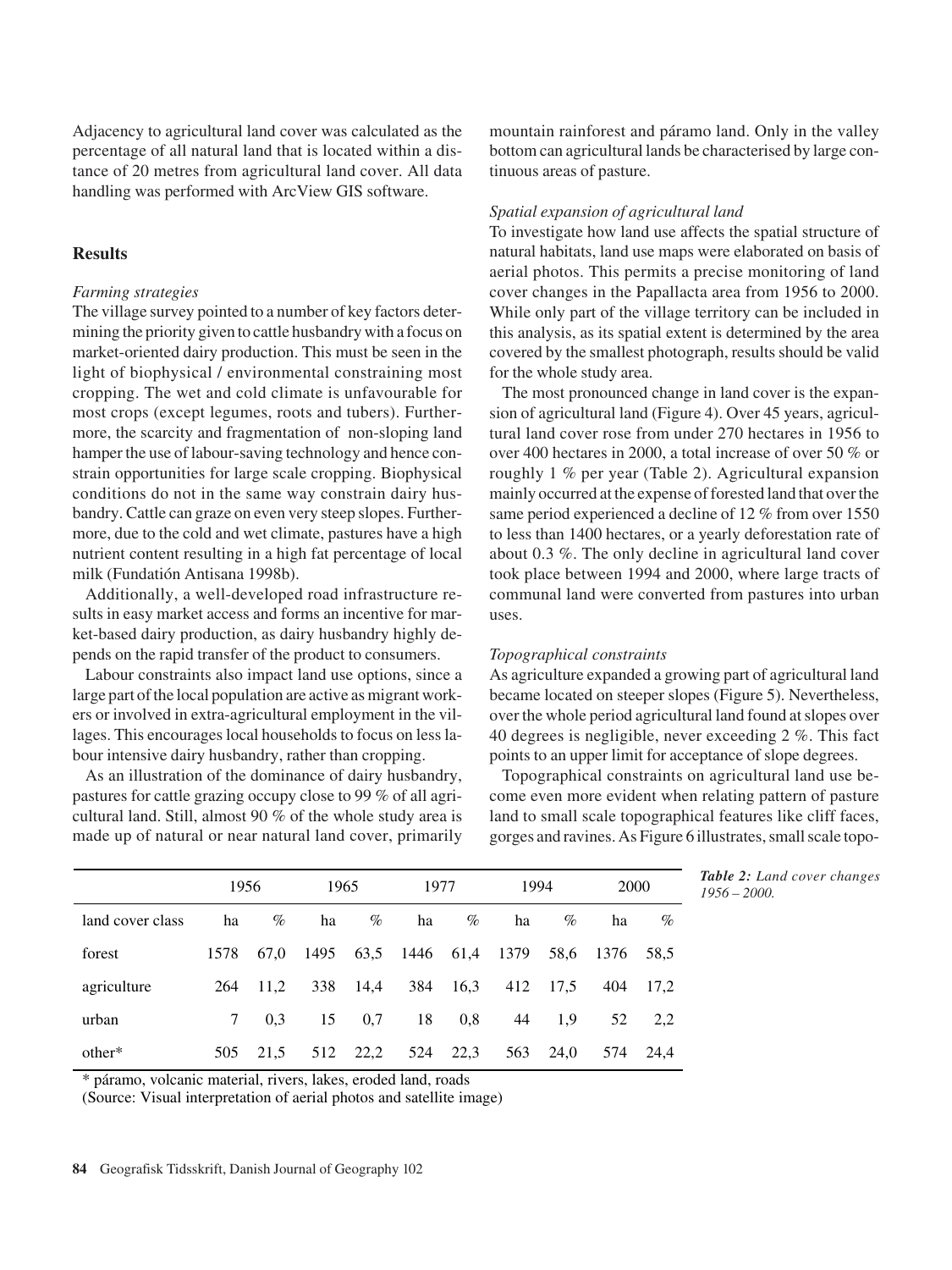

Geografisk Tidsskrift, Danish Journal of Geography 102 **<sup>85</sup>**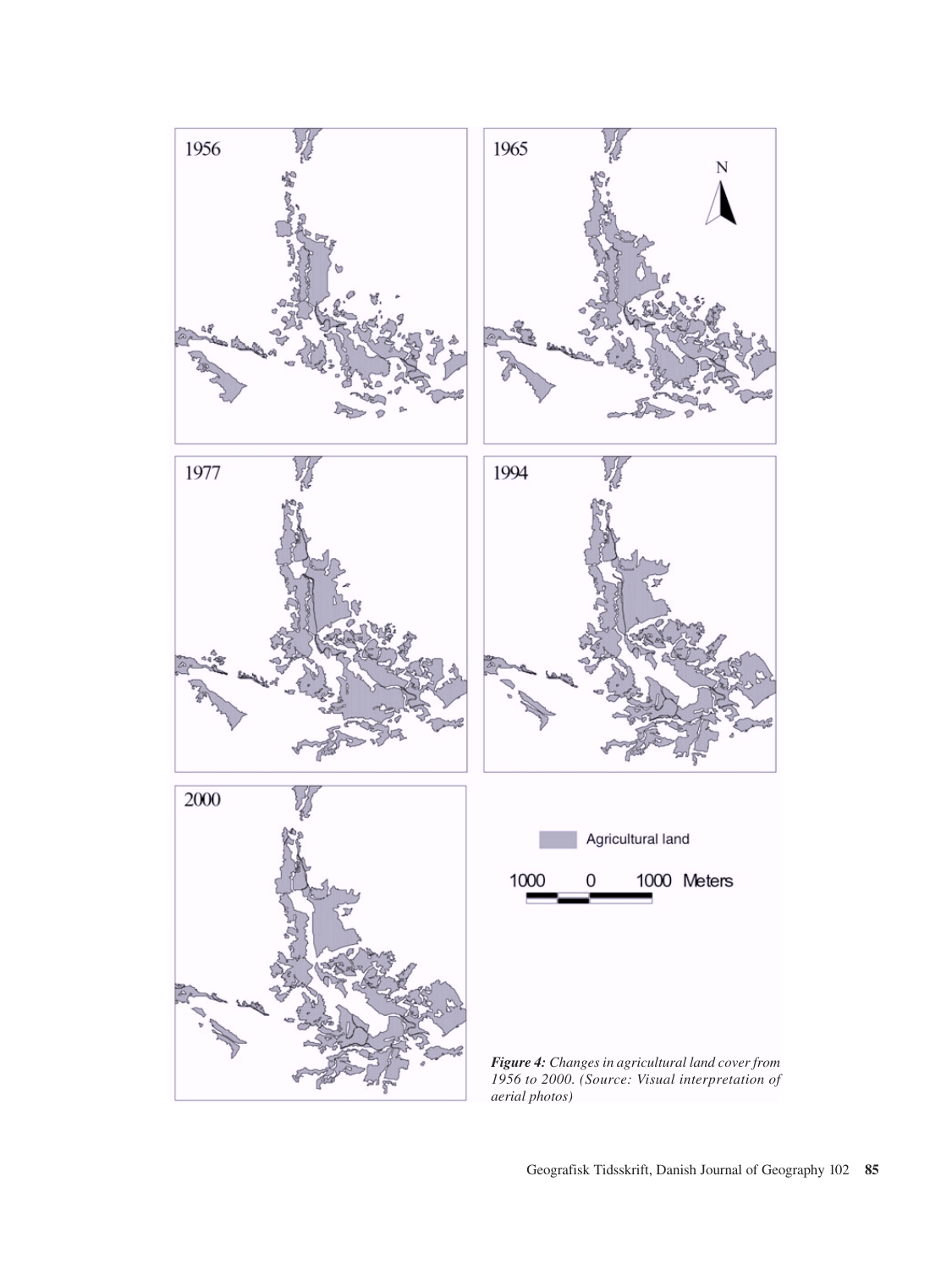

*Figure 5: Agricultural land at different slopes. (Source: Visual interpretation of arial photos and digital terrain model).*

graphical barriers are significant determinants for the spatial room for manoeuvring of pasture expansion. Since pasture land is subject to such topographical constraints, the resulting pasture pattern are thus closely related to these. At several locations small scale topographical barriers also constrain access to land that according to biophysical properties is suitable for pasture use. An example from the southern valley slopes illustrates how access is restricted to the east side of a river gorge, while an area with similar properties west of the gorge remains forested (Figure 7).

Steep slopes and small scale topographical features highly influence the spatial balance between agricultural and natural land cover. Consequently, such topographical



*Figure 6: Small scale topographic barriers limiting spatial extent of agricultural land. (Source: Visual interpretation of aerial photo of 1994 and field mapping)*



*Figure 7: Gorge constraining access to land.*

barriers often constitute edges between pastures and natural land and affect the spatial structure of natural habitats.

# *Land use pattern determined by land tenure rights*

At several locations edges between forest and pastures are, however, not related to topographical limits, but correspond with property boundaries. Land tenure and controlling rights therefore become significant determinants for landscape diversity. Figure 8 shows land use rights in the study area. Almost 350 hectares of pasture are separately owned by local households. Roughly 200 hectares of pas-



*Figure 8: The map shows access rights to land in the village territory. The numbers refer to the different accessing households. The hatched areas are used for pasture. Other land properties are primarily forested. (Source: Visual interpretation of aerial photo of 1994, field mapping and interviews with key informants)*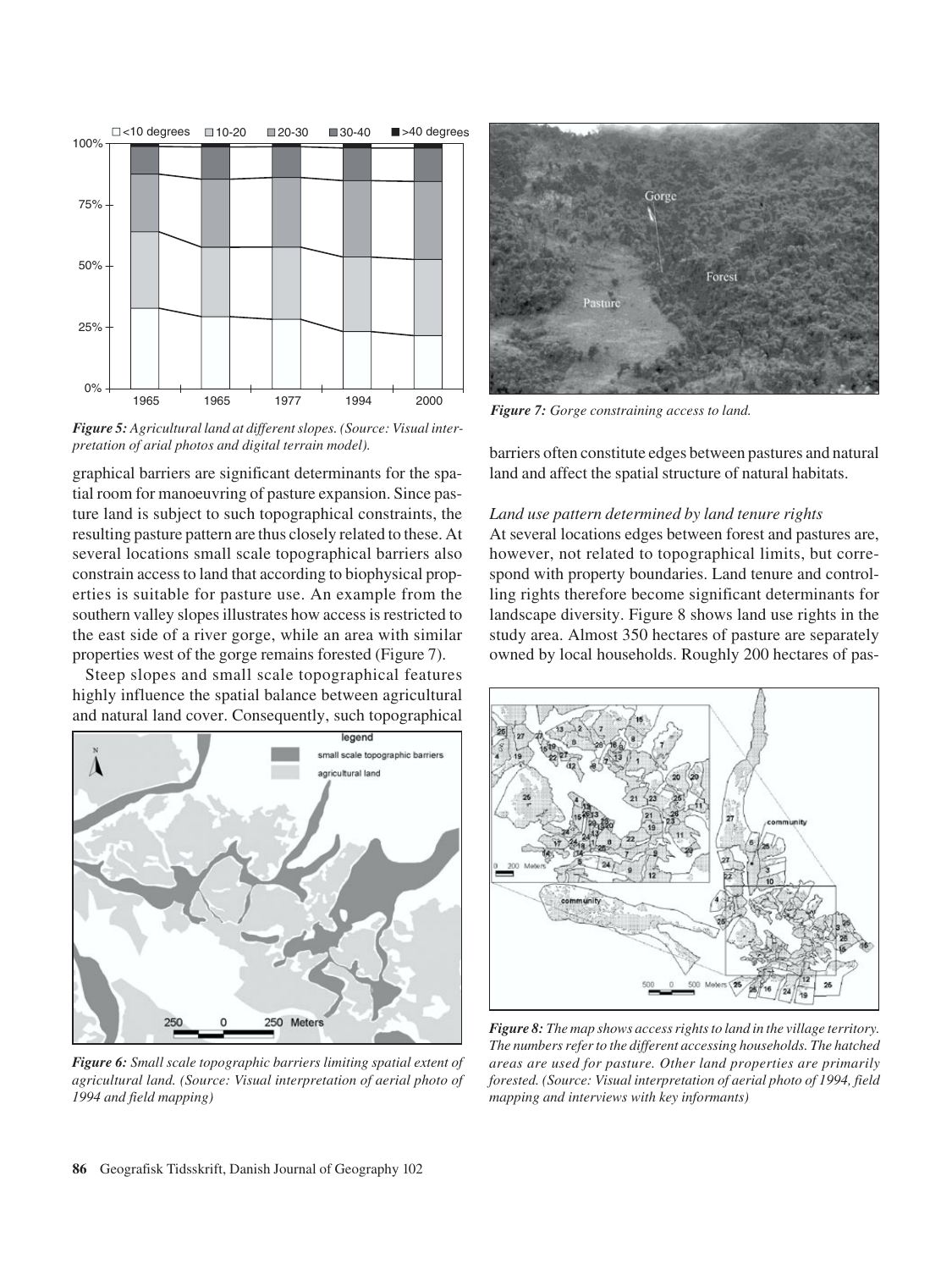

*Figure 9: Land cover pattern affected by tenure rights. (Source: Aerial photo of 1994 and household interviews)*

ture are commons. 15 of the 28 visited households are community members and have thus access to common lands which in practice implies access to about 13 hectares of pasture outside the individual property. Roughly 300 hectares of the village territory are potentially available for pasture use but are currently forested. Consequently, in addition to pastures, each household has on average access right to about 10 hectares of forested land.

Figure 9 shows an example from the north of the study area, where borders between pastures and forest highly correlate with boundaries for access rights. Forest - pasture edges must here be understood in relation to household specific parameters influencing respective households' land use decision-making. Figure 10 illustrates this aspect with an example from the southern slopes of the valley. The sample area's southern part, owned by household A, is characterised by only small patches of pasture in a matrix of forest cover, while the adjacent northern part, owned by household B, is entirely covered by pasture. Both households individually own approximately 10 hectares of pasture. Household A has 32 head of cattle, while household B owns 10. The household with most cattle per hectare utilises its land most extensively, where the opposite should be expected. However, survey data also show that household A has 20 head of cattle permanently grazing on community land and thus has no need to establish new pastures on its own land. By contrast, household B has no access to community land and is therefore forced to convert all its land into pastures. The example shows that, where forest-pasture edges are not related to biophysical constraints, spatial structures of natural habitats often can be subscribed to land tenure rights. Variations in household-specific parameters affect households' land use decisions which helps explain

why adjacent land areas characterised by similar biophysical conditions, can be covered by respectively pasture and forest. Land tenure rights, together with household specific parameters are thus important aspects for the understanding of spatial habitat structures, particularly at finer scales.

#### *Spatial habitat structure*

On the basis of land cover data all edges between forest and pastures were mapped for the whole study area. Furthermore, with the help of spatial overlay, correspondence between forest-pasture edges and either topographical constraints or land tenure rights were registered (Figure11). Due to uncertainties connected to the accuracy of the underlying data, the results should be regarded as estimations. Yet, of a total of roughly 110 kilometres of edges, about 80 kilometres or almost 75 % can be attributed to topographical constraints. Roughly 10 % correspond closely to tenure rights and can be subscribed to inter-household variations in parameters that influence household specific land use decision-making. In spite of the lack of detailed information on former land tenure, several examples indicate that the remaining almost 20 kilometres of edges are relicts of former property boundaries that nevertheless continue to affect spatial habitat structure.

The above findings point clearly to biophysical constraints as the primary determinants for land use pattern. Biophysical constraints are, however, subject to a considerable spatial variation: they are weakest in the valley bottoms and become increasingly significant up along the valley



*Figure 10: Land cover pattern related to property boundaries. (Source: Aerial photo of 1994 and household interviews)*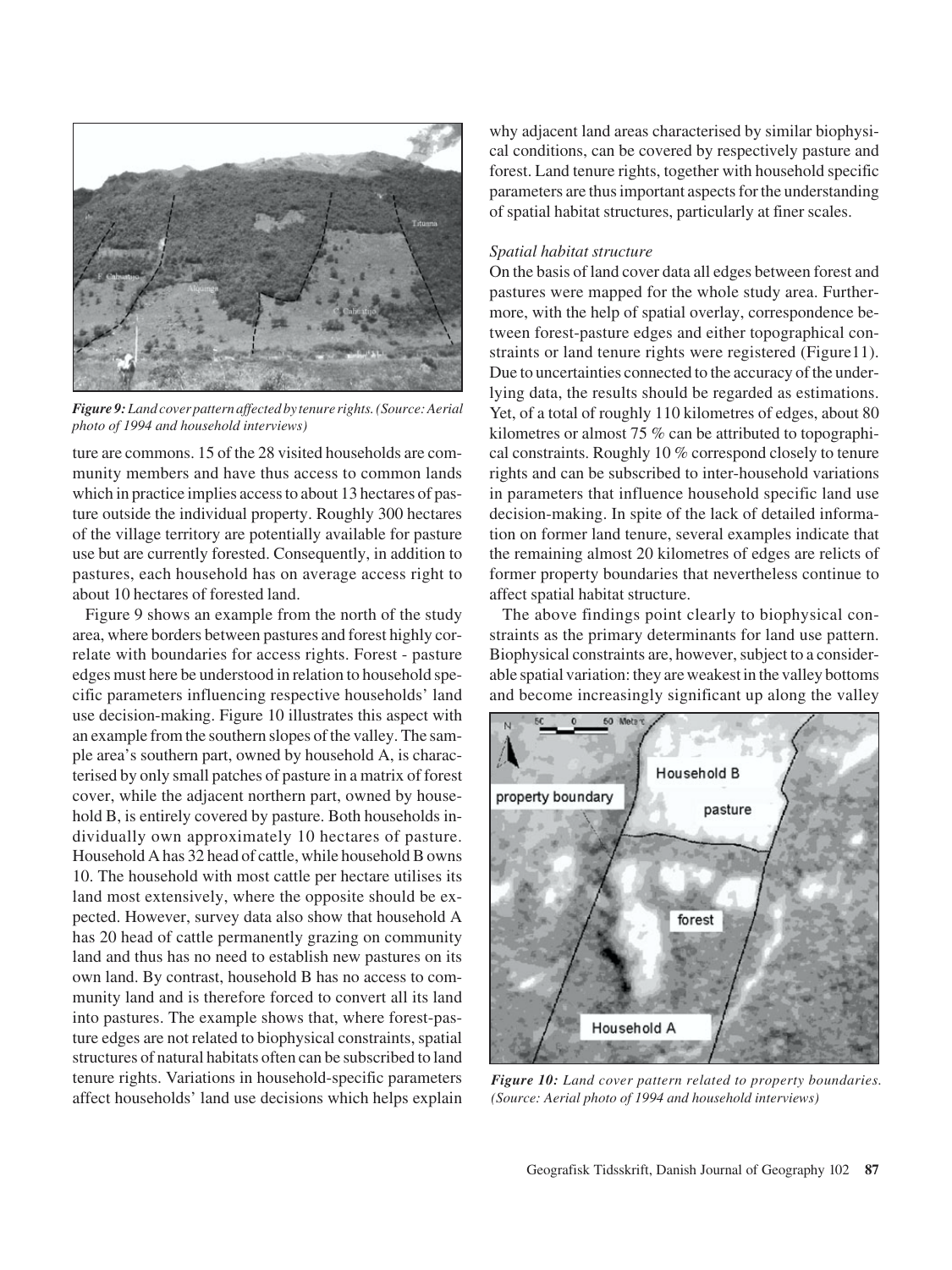

*Figure 11: Edges between forest and agricultural land. (Source: Household interviews and visual interpretation of aerial photos of 1994).*

slopes. In order to include this spatial variation in the investigation of land use patterns' effect on spatial habitat structure, the study area was, as illustrated in Figure 12 divided into 3 zones with different biophysical suitability for agricultural land use.

With the aim of characterising the effect of agricultural land use on the spatial structure of natural habitats, 3 spatial indicators for habitat structure were used. Percentage of natural land cover, relative adjacency to agricultural land cover and spatial connectivity are all relatively simple measures for spatial habitat structure and were calculated for the whole study area and for the 3 respective zones. The results in Table 3 indicate that the effect of agricultural land use on spatial habitat structure gradually decreases with increasing biophysical constraints.

While about 90 % of the total study area is covered by natural land, significant local variation is evident when comparing the 3 types of physical limits to agricultural land use. Less than 40 % of the inner zone, a zone characterised by the weakest biophysical constraints, is covered by natural land. In the middle and outer zone the percentage of natural land cover increases to respectively 84 and 98 %.

The same tendency applies for adjacency of natural land cover to agricultural land. Where agricultural land cover borders up to natural habitats, the biophysical environment is largely altered, often negatively affecting living conditions for wild species. In order to assess the effect of approximately 110 kilometres of edges between natural habitats and agricultural parcels, all natural land cover within a distance of 20 metres of agricultural land cover was drawn out of the data set. The distance of 20 metres is an arbitrary choice, but it captures the relative importance of proximity to agricultural land. The effect on natural habitats of adjacency to agricultural land clearly follows the same graduation as the previous measure. In the inner zone nearly 40 % of all natural lands lie within 20 metres of agricultural land. With decreasing agricultural intensity, this number declines to under 11 % in the middle and less than 1 % in the outer zone.

Whereas the negative effect of agricultural land use on habitat pattern is very clear for the two previous indicators, no similar trend emerges for spatial connectivity of natural land cover. While the percentage of all natural land comprised of patches, as well as the number of patches and total area, are largest in the inner zone, lower in the middle and smallest in the outer zone, in all 3 zones the percentage of natural land comprising spatially isolated patches is very small. This somehow contradicts with the common assertion that agricultural expansion leads to the fragmentation of natural land cover, and thus results in habitat pattern dominated by spatially isolated patches of natural land cover, hampering the dispersion and movement of wild organisms (Carroll 1990). In the Papallacta area remnant



*Figure 12: Zonation of the study area according to the relative importance of biophysical limits. Inner zone: located in the valley bottom and characterised by week slopes and easy accessibility; Middle zone: computed as a 500 metre wide buffer around the inner zone and characterised by relatively steep slopes and an extensive network of topographical barriers like gorges, ravines and cliff faces; and Outer zone with difficult accessibility, generally steep slopes and high altitudes.*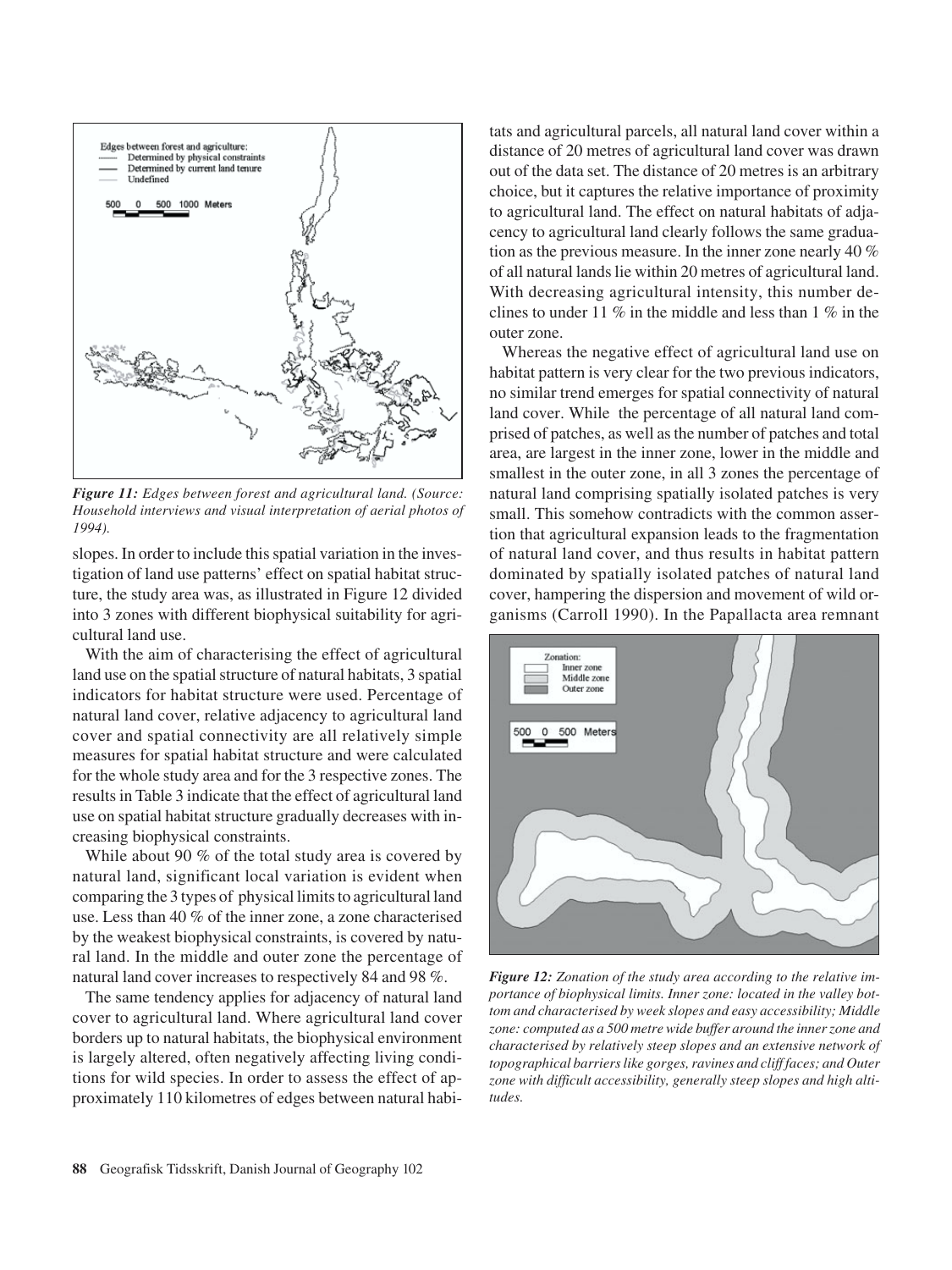|                                              | total study<br>area | inner<br>region | middle<br>region | outer<br>region |
|----------------------------------------------|---------------------|-----------------|------------------|-----------------|
| share of natural land cover of all land      | $90\%$              | $40\%$          | 84%              | 98%             |
|                                              |                     |                 |                  |                 |
| area covered by edges, ha                    | 20,7                | 11,8            | 6,6              | 2,3             |
| share of all natural land covered by patches | 0,3%                | 1,7%            | 0,4%             | $0.0\%$         |
| number of patches                            | 63                  | 45              | 15               | 3               |
| average patch size, ha                       | 0,3                 | 0,3             | 0,4              | 0,8             |
|                                              |                     |                 |                  |                 |
| natural land within 20 metres of agriculture | 5%                  | 39%             | $11\%$           | $1\%$           |
| natural land beyond 20 metres of agriculture | 95%                 | 61%             | 89%              | 99%             |

*Table 3: Indicators for spatial landscape structure.*

(Source: Visual interpretation of aerial photos)

natural land cover in the agricultural matrix mainly follows line elements like gorges and ravines. These features are in turn usually connected to large core areas of continuous natural land located in the periphery of the study area. The resulting pattern of natural land cover is a widespread network of corridors allowing movement of wild organisms, rather than spatially isolated patches. Due to the constraints the study area's mountainous topography places on agricultural land use, agriculture's fragmentary effect on natural habitats is only weakly articulated.

# **Conditions for biodiversity**

The chosen indicators reveal clear differences among the three computed zones. Based on these indicators, alteration of living conditions for wild organisms are most pronounced in the inner zone, less pronounced in the middle and least pronounced in the outer zone. This indicates that where biophysical conditions are least constraining to agricultural land use, resulting land use has the most negative effect on spatial habitat structure in terms of relative percentage of natural land, adjacency to disturbing agricultural activity and spatial isolation. Where topographical constraints become more pronounced, the negative effect of agricultural land use on spatial habitat structure is diminished. In peripheral areas, where conditions for agriculture on the whole are unfavourable, the effect of land use pattern on spatial habitat structure is negligible or even nonexistent.

Only little detailed information on the spatial variation of biological diversity in the Papallacta area exists. It is thus not possible to draw any precise conclusions about the actual effect of spatial variations in the spatial habitat structure on overall biodiversity in the study area. However, as it can be assumed that spatial habitat structure affects living conditions for wild organisms, the computed indicators can be used as an approximation of the impact of land use on local species diversity.

The sparse biological data from the region indicate that both floral and faunal diversity are highly correlated with substantial topographical variations (Hamilton, 1995; DIVA, 1997; Fundación Antisana, 1998b). Since the negative effect of agricultural land use on spatial habitat structure is most prominent in the central valley, species that are found exclusively in this zone must be affected to a larger degree than species found on the valley slopes or in the páramo areas. For instance Alnus (or Aliso-) forest is only found between 2500 and 3200 metres altitude (DIVA, 1997). The clear link between land use and habitat structure at these altitudes must therefore largely affect this vegetation type and hence those floral and faunal species that depend on it.

# **Conclusion and discussion**

# *Spatial habitat structure affected by local conditions for land use*

The study of Papallacta has shown that adoption of dairy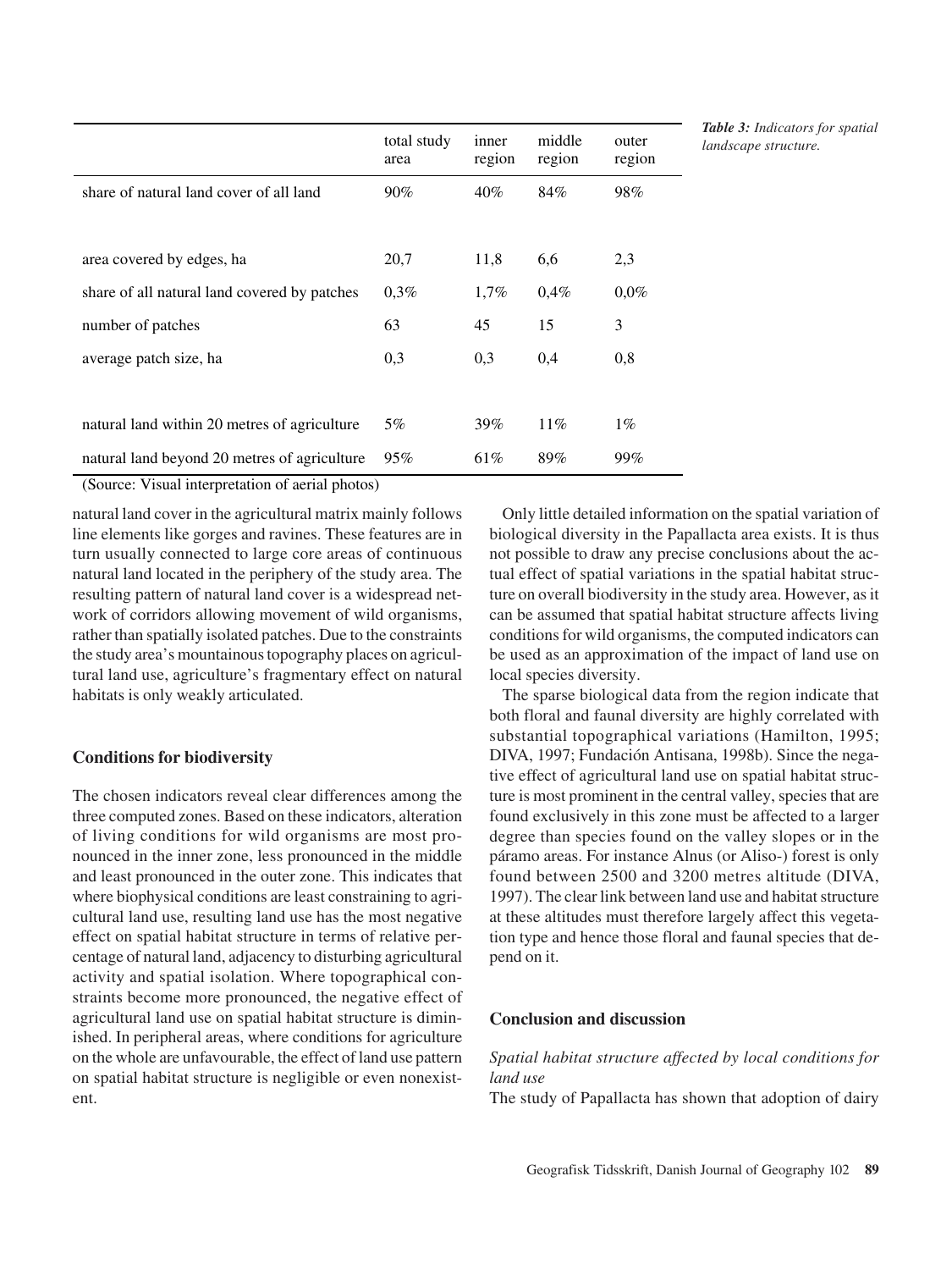husbandry dominates farmers' response to local conditions for agriculture. Biophysical properties favour this land use strategy, yet the survey reveals that other parameters, particularly access to land, labour constraints and market access highly influence the priority given to dairy production. Pastures for cattle grazing therefore form the predominant agricultural land cover and were significantly expanded over the last half century.

Spatial patterns of land use are closely related to biophysical limits in terms of slopes and small scale topography. Where physical constraints hamper the extent of pastures, edges between natural forests and agricultural land occur.

In addition, land tenure and controlling access rights are an important determinant for land use patterns. Edges between forest and pastures are often closely related to either current or former property boundaries. The empirical findings indicate that where land cover boundaries correspond with spatial patterns of land tenureship, attention must be paid to parameters influencing single households' fieldspecific land use decision making. Factors such as access to land, number of cattle, community membership, labour constraints and off-farm incomes together determine specific households' ability and incentive to use a given plot of land for pasture or to leave it forested. The large interhousehold variations in these parameters, together with the scattering of land properties throughout the village territory, implies that adjacent land areas with equal biophysical conditions can have different land cover, with profound effects for spatial habitat structure in the area and thus the living conditions for wild organisms.

Several studies indicate that in regions dominated by agriculture, landscape pattern are determined by agricultural land use patterns rather than by biophysical properties (Deffontaines et al., 1995; Apan, 1995; Pan et al., 2001). In the present case, where patterns of agricultural land use themselves closely correspond to topographical constraints, their effect on landscape pattern and particularly on spatial habitat structure is tempered by variations in the local topography. This implies that in mountainous regions, considerable biophysical constraints to agriculture prevail in terms of high altitudes, steep slopes and difficult accessibility, and limit the effect of agricultural land use on habitat structure. Socioeconomic parameters, even though significant, are subsumed by the superior constraints given by the biophysical environment.

Yet, as a result of considerable variation in both biophysical and socioeconomic conditions, land use patterns, particularly along the valley slopes, have a patchy character. Fragments of pasture lie scattered throughout the village territory and consequently affect spatial structures of adjacent natural land cover. However, the effect of agricultural land use on spatial habitat pattern is highly related to spatial variations in biophysical conditions determining land's suitability for pasture use. Spatial indicators show that agriculture's effect on habitat structure is most pronounced on valley floors where few physical constraints exist. Along the valley sides, characterised by steeper slopes and a large network of topographic barriers, these effects are less pronounced, and in the study area's periphery, difficult to access and dominated by high altitudes and steep slopes, spatial habitat structure is almost not affected. The few existing biological studies of the region show that spatial variation in the local biological diversity is highly related to the regions topographical characteristics (Hamilton, 1995; DIVA, 1997; Fundación Antisana, 1998b). The spatial variation in agriculture's effect on spatial habitat structure as presented in this paper can therefore be assumed to have a profound affect on the area's total biological or species diversity.

#### *Stability of landscape pattern*

Both results from land cover mapping as well as interviews with local farmers imply that since the early 1990s little forested land has been converted to pasture. Topographical constraints universally hamper further expansion of agriculture. Additionally, the growing importance of off-farm incomes has reduced local households' dependency on agriculture, weakening the enticement to expand agricultural land. Consequently, under current socioeconomic conditions, the spatial balance between natural and agricultural land, where large parts of the area's periphery remains covered by natural vegetation, is relatively stable.

Biophysical constraints will continue to limit the spatial extent of agriculture. Socioeconomic conditions for agriculture are, however, not fixed but subject to change over time. The price of agricultural commodities are related to the national economy and alterations can change households' land use strategies. Equally, local income opportunities outside agriculture highly depend on economic conditions at a higher scale. Limited access to off farm incomes can lead to a strengthened focus on agricultural production and hence to further expansion of pasture land.

Similarly, household-specific parameters can change over time, especially family structure and consequently available workforce and consumption needs. Agricultural decision-making is influenced by such parameters. The resulting land use pattern and hence their influence on spatial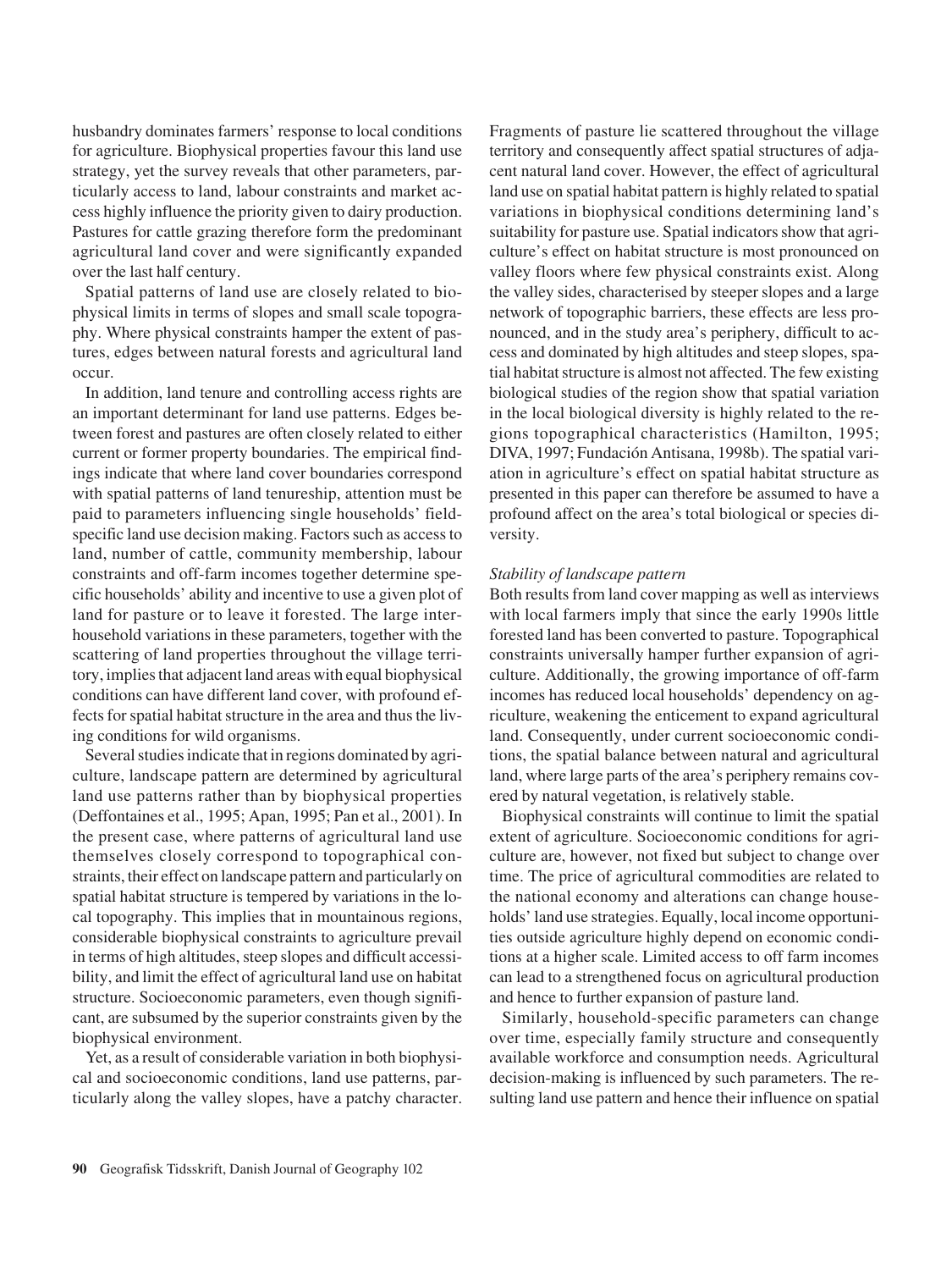habitat structure can be far-reaching and are subject to considerable changes over time. Further expansion of pasture land can be expected along the valley floor and on abutting slopes, where conditions for pasture use are most favourable. Such agricultural expansion will influence the living conditions of those organisms adapted to these zones and thus profoundly affect the area's total biological diversity.

In recent years growing attention has been paid to the eastern Andean slopes' value in terms of biological conservation. Furthermore, the negative effect of agricultural expansion on conservation issues has been widely recognised (Hamilton, 1995; DIVA, 1997; Fundación Antisana, 1998a). As a consequence a considerable part of the region has been designated as national parklands, where agricultural land use is highly restricted. Nonetheless, many areas with a unique biological diversity, but characterised by intensive agricultural land use, as in the Papallacta area, are excluded from protected zones. Furthermore, conservation policies often oversee temporal variations in conditions for agriculture. In order to prevent future land use and land cover changes that decrease the region's value for biodiversity, greater attention must be paid to the understanding and regulation of those parameters influencing land use strategies and having a bearing on conditions for biodiversity.

Local agricultural strategies must be seen in accordance with decision-making strategies at the farm and field level, and bearing in mind the parameters and processes that are best analysed at these local scales. Location-specific case studies can therefore be helpful contributions in this context.

## **Acknowledgements**

Thanks to Walter Jiménez for his indispensable assistance during fieldwork in Papallacta. Furthermore, thanks to all farming households in Papallacta for their corporation. In Quito, Richard Resl from the Centro de Informatión Ambientál gave indispensable technical assistance. In Denmark thanks to Flemming Skov from the National Environmental Research Institute in Kalø for logistic and technical help. Bjarne Fog from the Institute of Geography was a great help in GIS and Remote Sensing work. Also thanks to all referees for thorough reading and critical comments to the paper. The study was supported by the Danish World Wildlife Fund / Novo Nordisk Biodiversity Fund.

## **References**

- Apan, A. A. (1996): Tropical landscape characterisation and analysis for forest rehabilitation planning using satellite data and GIS. Landscape and Urban Planning 34(1):45- 54.
- Atauri, J. A. & Lucio, J. V. (2001): The role of landscape structure in species richness of birds, amphibians, reptiles and lepidopterans in Mediterranean landscapes. Landscape Ecology 16(2):147-159.
- Bolwig, S. & Paarup-Laursen, B. (1999): Nature, work, culture: labour utilisation in agriculture and off-farm employment among the Fulani Rimaybe in northern Burkina Faso. Geografisk Tidsskrift / Danish Journal of Geography, special issue 2(1999):27-42.
- Brandt, J. & Holmes, E. (1995): Spatial indices for landscape ecology, possibilities and limitations. Pp. 89-93 in: Skov, F.; Kommedeur, J. Fry, G. & Knudsen, J. (eds.): Proceedings of the second CONNECT workshop on landscape ecology, 1993, principles and tools for the study of landscape ecology, potentials and limitations, NERI technical report 131. Rønde, Denmark, National Environmental Research Institute.
- Carroll, R. C. (1990): The interface between natural areas and agroecosystems. Pp. 365-383 in: Carroll, C. R., Vandermeer, J. H. & Rosset, P. M. (eds.): Agroecology. New York, Mc Graw-Hill Publishing Company.
- Christiansen, S. (1976): Work and journey to work in subsistence agriculture. Geografisk Tidsskrift 76:84-88.
- Cocklin, C., Blunden, G. & Moran, W. (1997): Sustainability, spatial hierarchies and landbased production. Pp. 25-39 in: Ilbery, B., Chiotti, Q. & Rickard, T. (eds.): Agricultural restructuring and sustainability. Wallingford, CAB International.
- De Koning, G. H. J., Veldkamp, A. & Fresco, L. O. (1998): Land use in Ecuador: a statistical analysis at different aggregation levels. Agriculture Ecosystems and Environment 70(2-3):231-247.
- Deffontaines, J. P., Thenail, C. & Baudry, J. (1995): Agricultural systems and landscape pattern: how can we build a relationship? Landscape and Urban Planning 31(1-3):3-10.
- Dicken, P. & Lloyd, P. E. (1990): Location in space. New York, Harper Collins Publishers.
- DIVA (1997): Oyacachi: People and diversity. Centre for Research on the Cultural and Biological Diversity of Andean Rainforests (DIVA). Technical Report 2. Rønde, Denmark, National Environmental Research Institute, Department of Landscape Ecology.